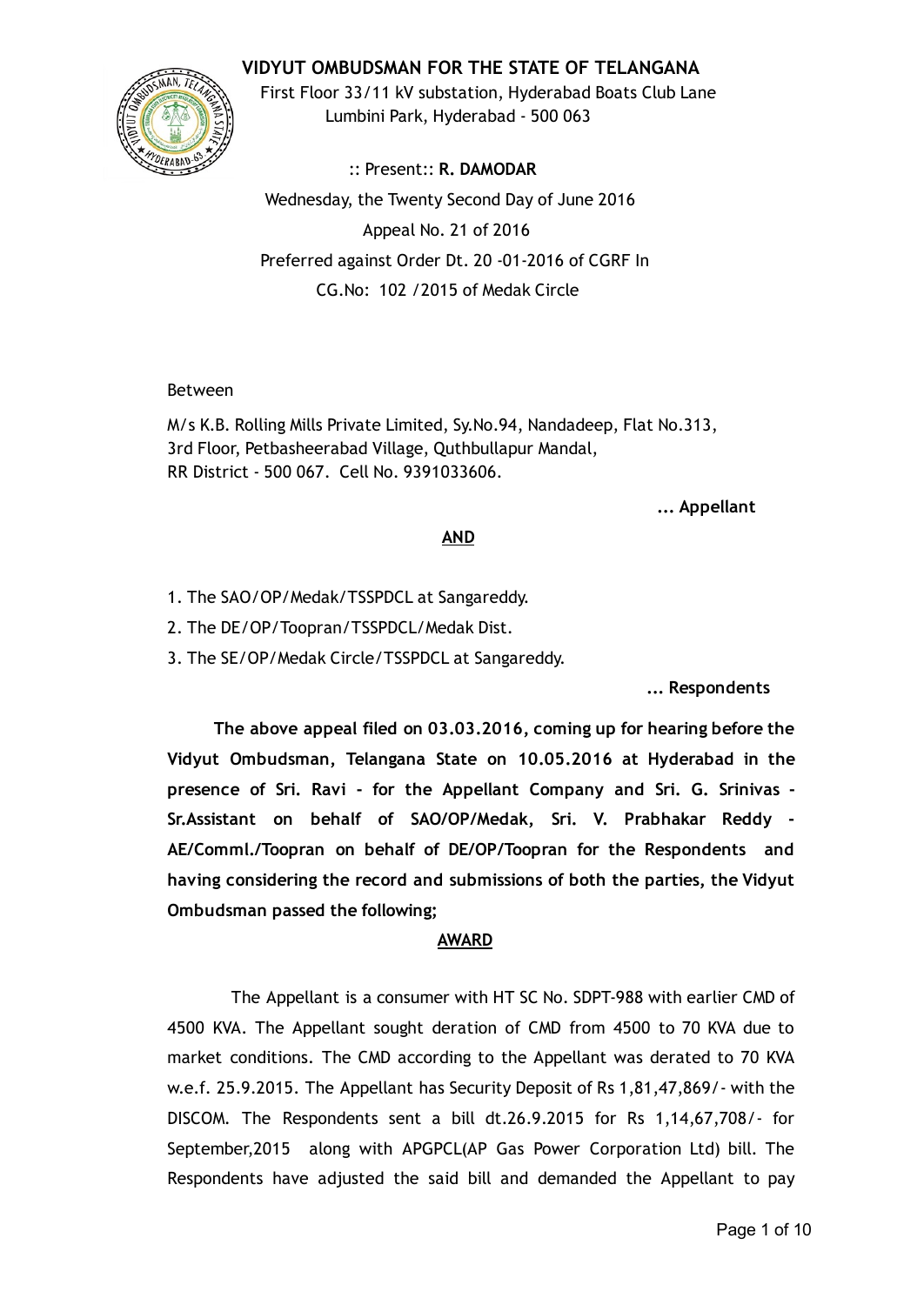Rs 1,05,70,105/‐ out of which, the Appellant paid 48,00,000/‐ and requested the Respondents to adjust the balance of Rs 57,70,105/‐ from the Security deposit available with the DISCOM as on 30.11.2015.

2. The Appellant stated that they have to maintain Security Deposit of Rs 70,000/‐ after deration of load to 70 KVA at Rs 1,000/‐ per KVA towards initial consumption deposit. The Appellant through a letter dt.3.12.2015 requested the 1st Respondent/SAO that the CC bill for October,2015 for Rs 85,46,296/‐, after adjustment of APGPCL bill, be adjusted from the security deposit of Rs 1,81,47,869/‐.

3. The Appellant further relied on Clause 5.9.4.2 of GTCS to state that the deration of CMD has to be effected from 23.9.2015 and claimed that the Respondents have disconnected the supply without adjusting the CC charges payable on 29.10.2015. The Respondents issued the CC bill for November,2015 for CMD of 4500 KVA without considering the derated CMD of 70 KVA. The Appellant stated that as per Clause 9 of Regulation 6 of 2014, when the supply agreement is terminated, the Respondents have to refund the excess consumption deposit after adjusting the outstanding amounts within one month and in case of delay, interest at twice the applicable rate has to be paid.

- 4. The Appellant lodged a complaint with the CGRF and sought:
	- a) adjustment of billing amount of Rs 1,43,16,350/‐ of Sep and Oct,2015 as on 10.10.2015 from the total consumption deposit of Rs 1,81,47,869/‐.
	- b) issue of revised bill for Nov,2015 as per derated CMD 70 KVA w.e.f 29.10.2015 duly adjusting the APGPCL bill amount.
	- c) refund of the balance amount after adjusting the Nov,2015 bill with interest upto the date of refund and
	- d) revise the bills at 33 KV tariff rates.

5. The 1st Respondent/SAO submitted a reply dt.11.1.2016 stating that an application for deration from 4500 KVA to 70 KVA was received on 25.8.2015 at the Consumer Service Center and the CGM (commercial) issued orders for deration of CMD w.e.f. 25.9.2015 or from the date of fresh agreement for revised CMD of 70 KVA at 33 KV level whichever is later. The Appellant entered into a new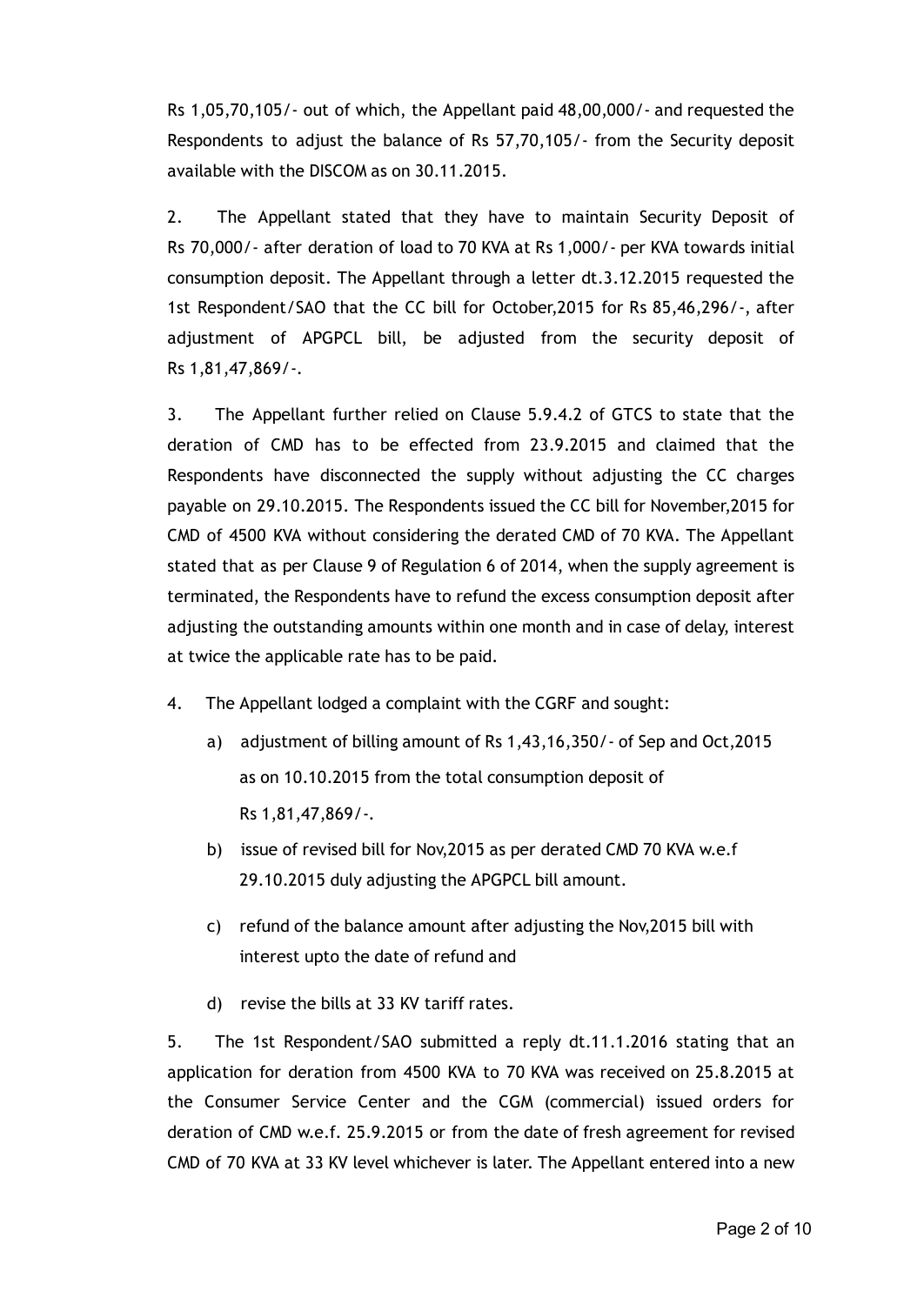agreement for revised CMD of 70 KVA on 26.11.2015 and the inspection by the M&P wing was carried out on 1.12.2015. The 1st Respondent stated that thus, the deration of CMD was effected from 1.12.2015 and the test report was also received.

6. The 1st Respondent stated that the service was disconnected on 29.10.2015 for non payment of CC charges of Rs 1,22,01,886/‐ and 50% additional consumption deposit of Rs 18,05,093/‐. The Appellant has Security deposit of Rs 1,81,47,869/‐ and requested the Respondents to adjust the September and october, 2015 bills against the available Security Deposit. The 1st Respondent stated that in the middle of the year CC bills cannot be adjusted from the security deposit and this fact has been communicated to the Appellant. It is further stated that CC bills can be adjusted only at the time of review of additional consumption deposit every year in the month of April.

7. The 1st Respondent further stated that the original bills for September and Oct,2015 issued for Rs 1,14,67,708/‐ and Rs 92,74,538/‐ were revised along with entitled quota of APGPCL and the bills were issued for Rs 1,08,82,592/‐ and Rs 89,81,263/‐ and further the difference between the two original and revised bills amounting to Rs 5,85,116/‐ and Rs 2,93,275/‐ have already been credited to the Appellant's ledger.

8. The representative of the Appellant pleaded for adjustment of Rs 1,43,16,350/‐ against CC bills of September and October,2015 and issue of revised bills for 70 KVA CMD from November,2015 onwards and further requested for refund of the balance security deposit duly revising the CC charges bill at 33 KVA tariffs and for immediate restoration of the power

9. The 1st Respondent reiterated what has been stated in the letter dt.11.1.2016.

10. On the basis of the material on record and contentions, the CGRF passed the following order:

" as there is much difference between the original CMD of 4500 KVA and derated CMD of 70 KVA and is not likely enhancing the load by the consumer in the near future. It is felt that there is no need for considering the review of ACD requirement in routine i.e. in April, as in case of regular consumer.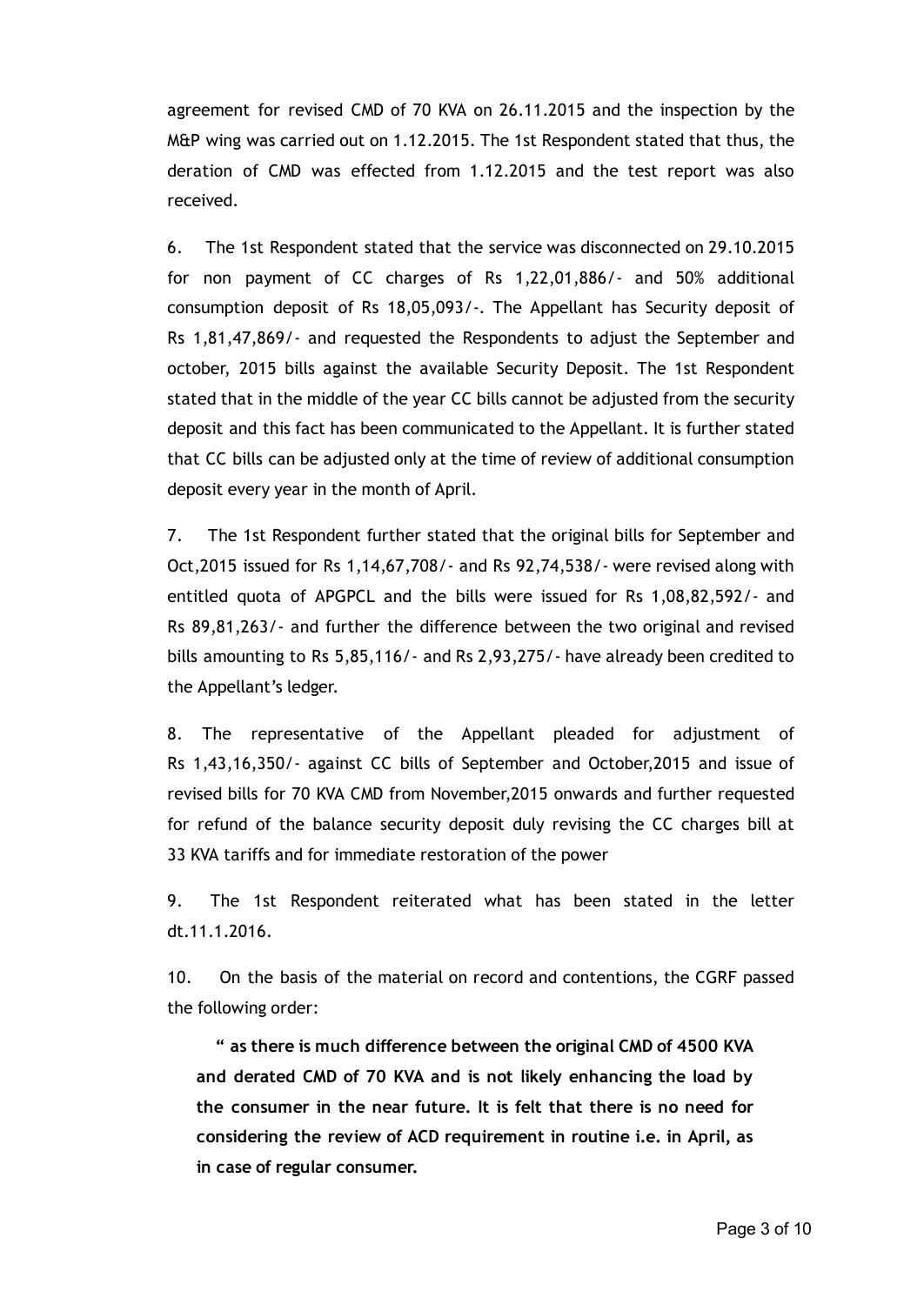In view of the above observations, the Forum directs the Respondents to immediately adjust the pending bills of the consumer from out of the excess Security Deposit available with the DISCOM. The Respondents are also directed to restore the supply to the consumer's premises immediately and compliance reported to the Forum within 7 days."

through the impugned orders.

11. Aggrieved and not satisfied with the impugned orders, the Appellant preferred the present Appeal seeking :

- a) adjustment of balance amount of Rs 1,43,16,350/‐ representing bills of September and October,2015 as on 10.10.2015 and 10.12.2015 out of total consumption deposit of Rs 1,81,47,869/‐.
- b) revise the bill for November,2015 onwards as per derated CMD of 70 KVA w.e.f. 29.10.2015 duly adjusting APGPCL entitled quota.
- c) return the balance amount after revising the Nov,2015 billing month, with interest as on date of refund.
- d) raise the bills at 33 KV tariff rates.
- e) pay compensation as per Clause 2.56 of Regulation 3 of 2015.
- f) restore power supply immediately.

12. The 1st Respondent through a written submission dt.26.4.2016 stated that the CGM(Comml.) issued orders for deration of CMD from 4500 to 70 KVA w.e.f. 25.9.2015 or from the date of fresh agreement for revised CMD of 70 KVA at 33 KV level whichever is later. A new agreement for revised CMD of 70 KVA was executed on 26.11.2015 with the 2nd Respondent DE and inspection was made by M&P wing on 1.12.2015 and thus deration of CMD was effected from 1.12.2015.

13. The 1st Respondent further stated that the CGM(Comml.) gave approval for adjustment of available security deposit of Rs 1,81,47,869/‐ against arrears of Rs 2,69,95,031/‐ as on 02/2016. And amount of Rs 1,05,000/‐ as security deposit was kept for existing load of 70 KVA and the balance amount of security deposit was adjusted against the arrears.

14. Efforts made for mediation have not been successful, as the parties have no points of agreement on the issues. On the basis of the material on record, the following issues arise for determination: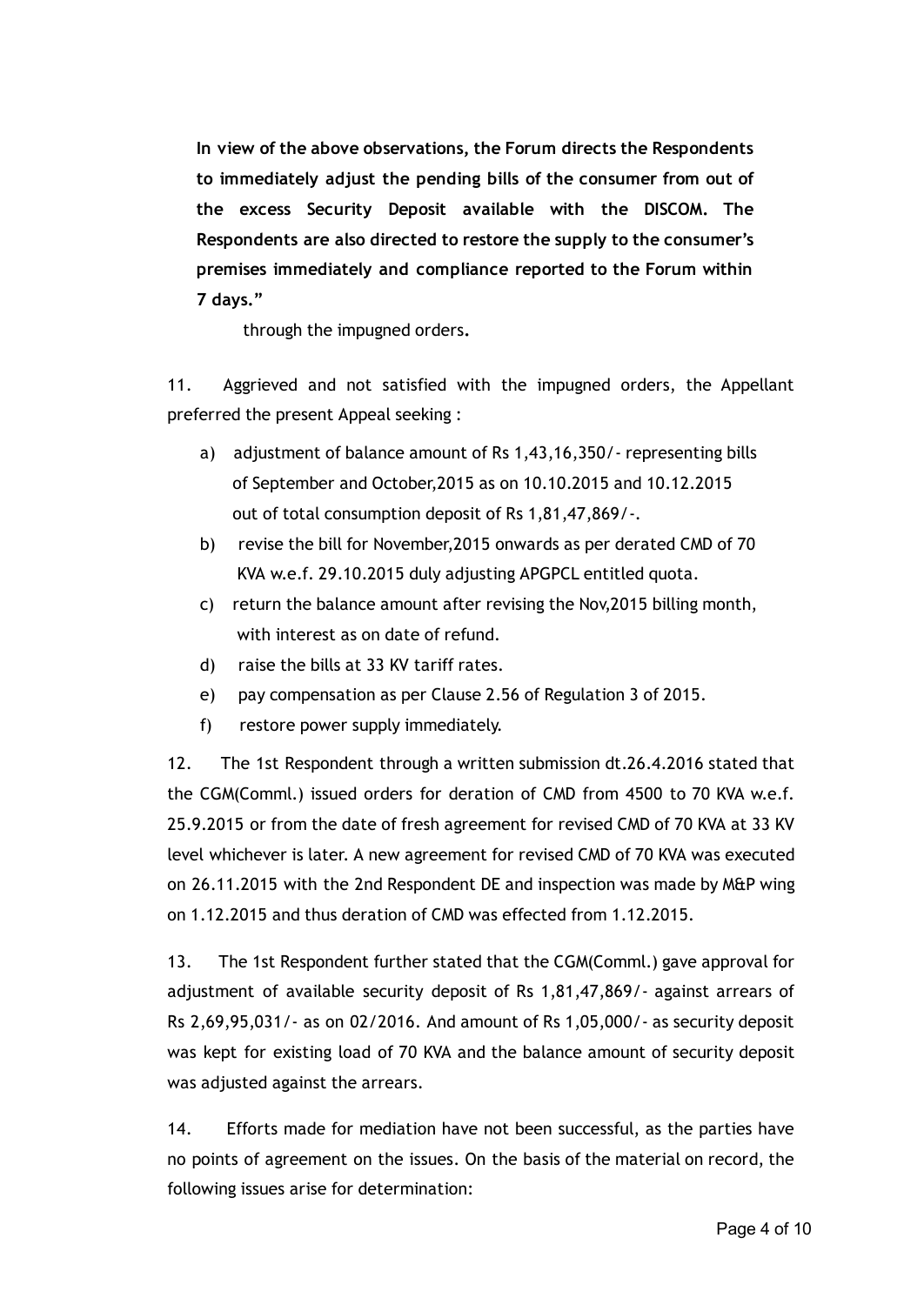- 1) Whether the Appellant is entitled for revision of bills for the months of November and December,2015 from 4500 KVA of CMD to derated CMD 70 KVA?
- 2) From what date the derated CMD of 70 KVA came into effect?
- 3) Whether the Appellant is entitled to payment of compensation for delayed or non implementation of the orders of the CGRF within Time?
- 4) Whether the impugned orders are liable to be set aside?

## Issues 1 & 2

15. The Appellant has applied for deration of CMD from 4500 KVA to 70 KVA temporarily at 33 KV level through application dt.21.8.2015 addressed to the ADE/OP/Toopran with acknowledgement on 23.8.2015 and registered in consumer service center on 25.8.2015 vide reference No. HT 60811252. The CGM(Commercial) approved the request through letter No. CGM(Comml.)/SE/SC DE(c)/ADE‐III/F.Deration/D.No. 1635/15 dt.30.9.2015 ordering deration of CMD from 4500 KVA to 70 KVA at 33 KV level w.e.f. 25.9.2015/or from the date of agreement of the revised CMD 70 KVA at 33 Kv level whichever is later by treating the letter of the Appellant dt.25.8.2015 as one month's notice. Accordingly, an agreement was concluded between the parties on 26.11.2015. The meters and protection wing inspected the service on 1.12.2015 and thus the deration was effected on 1.12.2015. The reasons for not entering into agreement for derated KVA from 30.9.2015 to 26.11.2015 is not explained by the Appellant, when CGM (comml.) specifically intimated the Appellant through letter dt.30.9.2015 that deration would be effective from 25.9.2015 or from the date of Agreement for revised CMD 70 KVA level whichever is later.

16. The Appellant is particular about date of deration and is relying on amended clause 5.9.4.2 of GTCS which is as follows:

"5.9.4.2: Deration of CMD or Termination of Agreement in respect of HT Supply: The consumer may seek reduction of contracted maximum demand or termination of the HT Agreement after the expiry of the minimum period of the Agreement by giving not less than one month notice in writing expressing his intention to do so. However, if for any reason the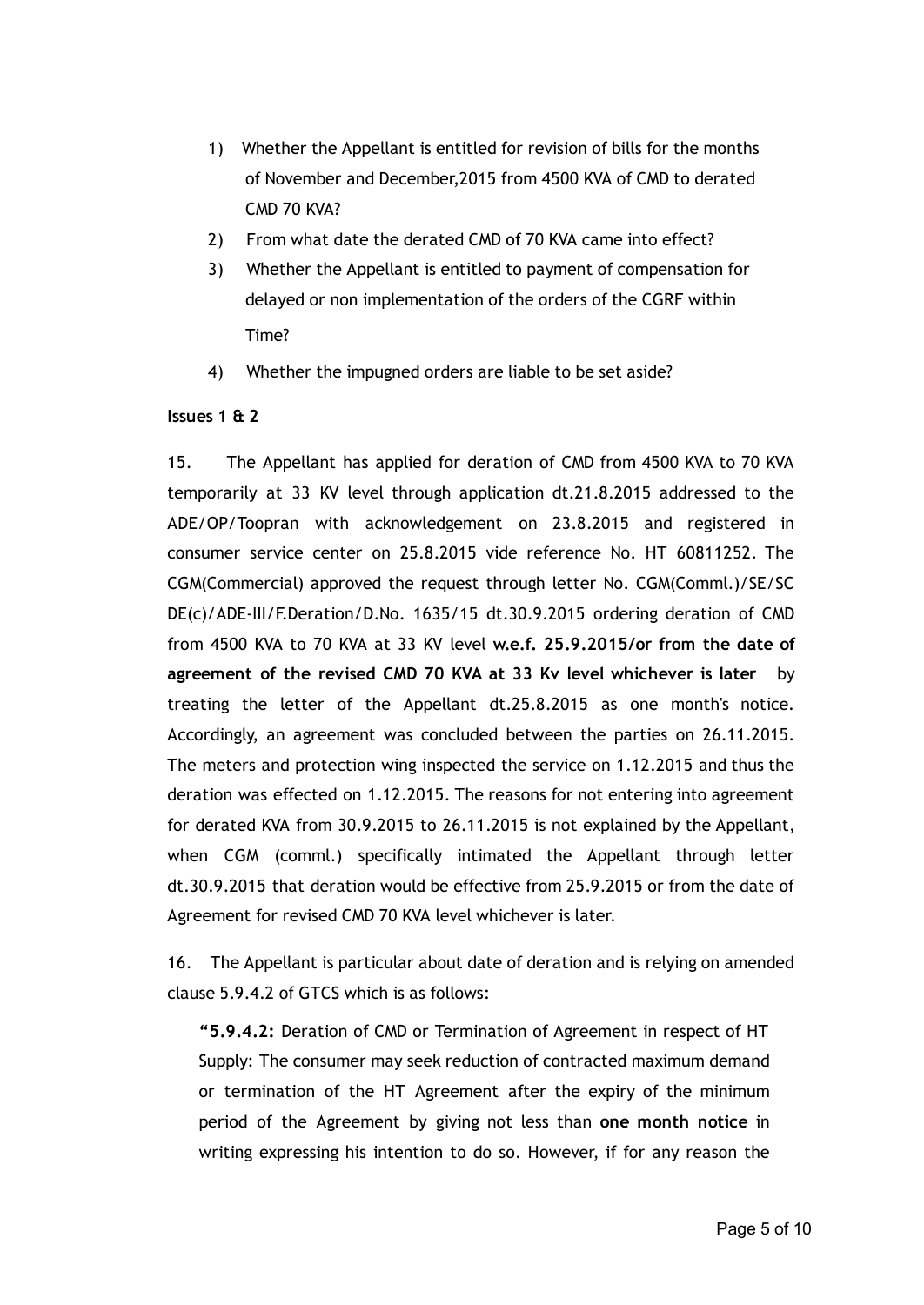consumer chooses to derate the CMD or terminate the Agreement, before the expiry of the minimum 2 year period of the Agreement, the CMD will be derated or the Agreement will be terminated with effect from the date of expiry of the initial 2 year period of the Agreement or after expiry of one month notice period whichever is later. The Company can also terminate the HT agreement, at any time giving one month notice if the consumer violates the terms of the HT Agreement, or the GTCS or the provision of any law touching the Agreement including the Act and rules made thereunder, and AP Electricity Reforms Act, 1998. On termination of the HT Agreement, the consumer shall pay all sums due under the Agreement as on the date of its termination."

The Appellant is relying on the above Clause claiming that the deration ought to have commenced from one month after his letter dt.25.08.2015 addressed to ADE/OP/Toopran for deration.

17. The Respondents filed copy of agreement dt.26.11.2015 for derated CMD of 70 KVA at 33 KV level entered between the Appellant and the 2nd Respondent and test report of M&P wing. The Respondents are also relying on copy of the letter dt.30.09.2015 of CGM(Comml.) addressed to the Appellant to state that the derated CMD of 70 KVA would come into effect after execution of a fresh agreement, as indicated in this letter.

18. It is appropriate to repeat the relevant contents of letter dt.30.9.2015 of the CGM(Comml.) addressed to the Appellant. The Appellant was informed that the TSSPDCL accorded approval for deration of CMD from 4500 KVA to 70 KVA AT 33 KV level w.e.f. 25.9.2015 or from the date of agreement for the revised CMD 70 KVA at 33 KV level whichever is later, by treating the letter dt.25.8.2015 of the Appellant as one month notice as per the amendment issued by the APERC vide proceedings No. APERC/Secy/96/2014 dt.31.5.2014 in terms of Clause of 5.9.4.2 of GTCS with suitable metering arrangements subject to certain condtions. When the Appellant was informed in clear terms that deration would be carried out from the date of the fresh agreement, the contention of the Appellant that deration ought to have been affected one month after his application dt.25.8.2015, on the face of it cannot be accepted. Why the Appellant took 49 days till 26.11.2015 to get the agreement executed, is not explained. The Appellant purchased the stamp papers for the agreement on 13.10.2015 and signed the agreement on 23.11.2015. The Appellant addressed a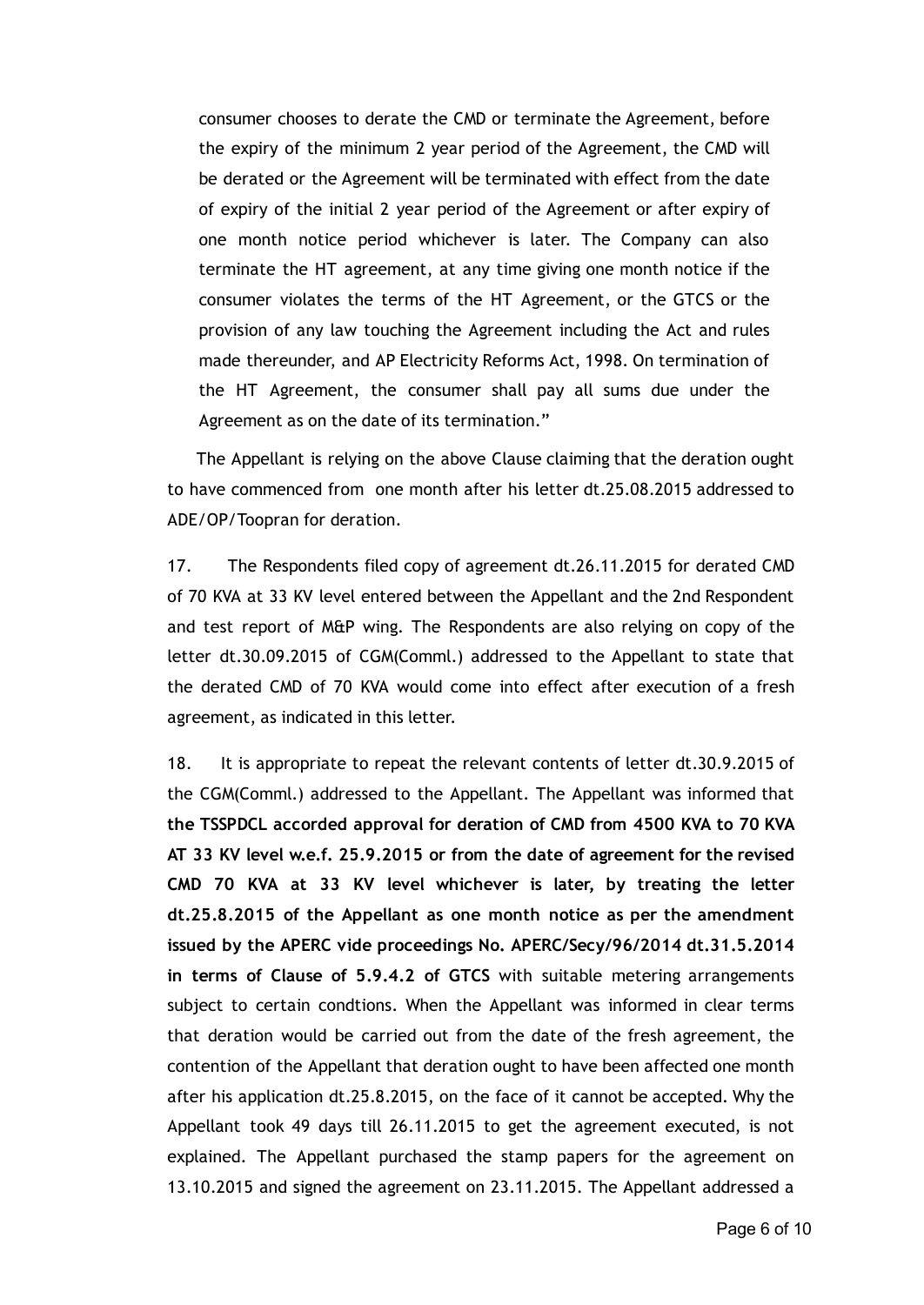letter dt.23.11.2015 to R2/DE/Toopran seeking approval 'for entry of HT agreement for the 70 KVA CMD to the M/s K.B. Rolling Mills Pvt Ltd' which makes the Appellant alive to the delay in the matter. The Appellant is more affected by the delay and he is not forthcoming to explain the delay. The Respondents also took 5 days from 26.11.2015 to get the inspection from M&P wing carried out on 1.12.2015. There is no question about the issue of completion of 2 years agreement, as it was already completed. The deration of CMD of 70 KVA has to be enforced only after concluding the revised agreement dt.23.11.2015 and therefore, the claim of the Appellant that the deration ought to have been affected about one month after 25.8.2015 cannot be accepted and such claim is untenable. It is also important to note that till the revised agreement for derated CMD of 70 KVA came into effect , it is natural that the earlier agreement for 4500 KVA would be active till such period and all consequences related to billing would follow till the date of revised agreement dt 26.11.2015. The revised derated CMD would come into effect from 26.11.2015 and the consequences related to billing should be according to the revised CMD of 70 KVA from the date of fresh agreement. Both the issues are answered accordingly.

19. **Issue No.3** The Appellant is seeking billing for CMD of 70 KVA at 33 KV level, which is now being drawn and whereas, the CGM(Comml.) through a letter dt.30.9.2015 directed billing at 11KV level until the CMD is restored to 1501 KVA. The Respondents are insisting on billing of CMD 70 KVA at 11 KV instead of 33 KV level the Appellant has been drawing the energy.

20. The Appellant is claiming tariff at 33 KV level than at 11KV level towards energy charges, because of lower tariff for the power drawn at 33 KV level as shown in the Tariff Order 2015‐16.

| Clause 5.1.1. HT-1(A) Industry - General of Tariff Order 2015-16 is as follows: |  |
|---------------------------------------------------------------------------------|--|
| 5.1.1 HT - 1(A) INDUSTRY - GENERAL of Tariff Order                              |  |

|                   | Demand Charges and Energy Charges |                         |  |
|-------------------|-----------------------------------|-------------------------|--|
| Voltage of Supply | RS/KVA/month of Billing Demand    | Energy Charges Rs/kVAh* |  |
| 132 kV and above  | 370                               | 5.10                    |  |
| 33kV              | 370                               | 5.60                    |  |
| 11 kV             | 370                               | 6.00                    |  |

Rs 1.00/kVAh Time of Day Tariff is leviable on energy consumption during the period from 06.00 PM to 10.00PM, in addition to the normal energy charges at respective voltages.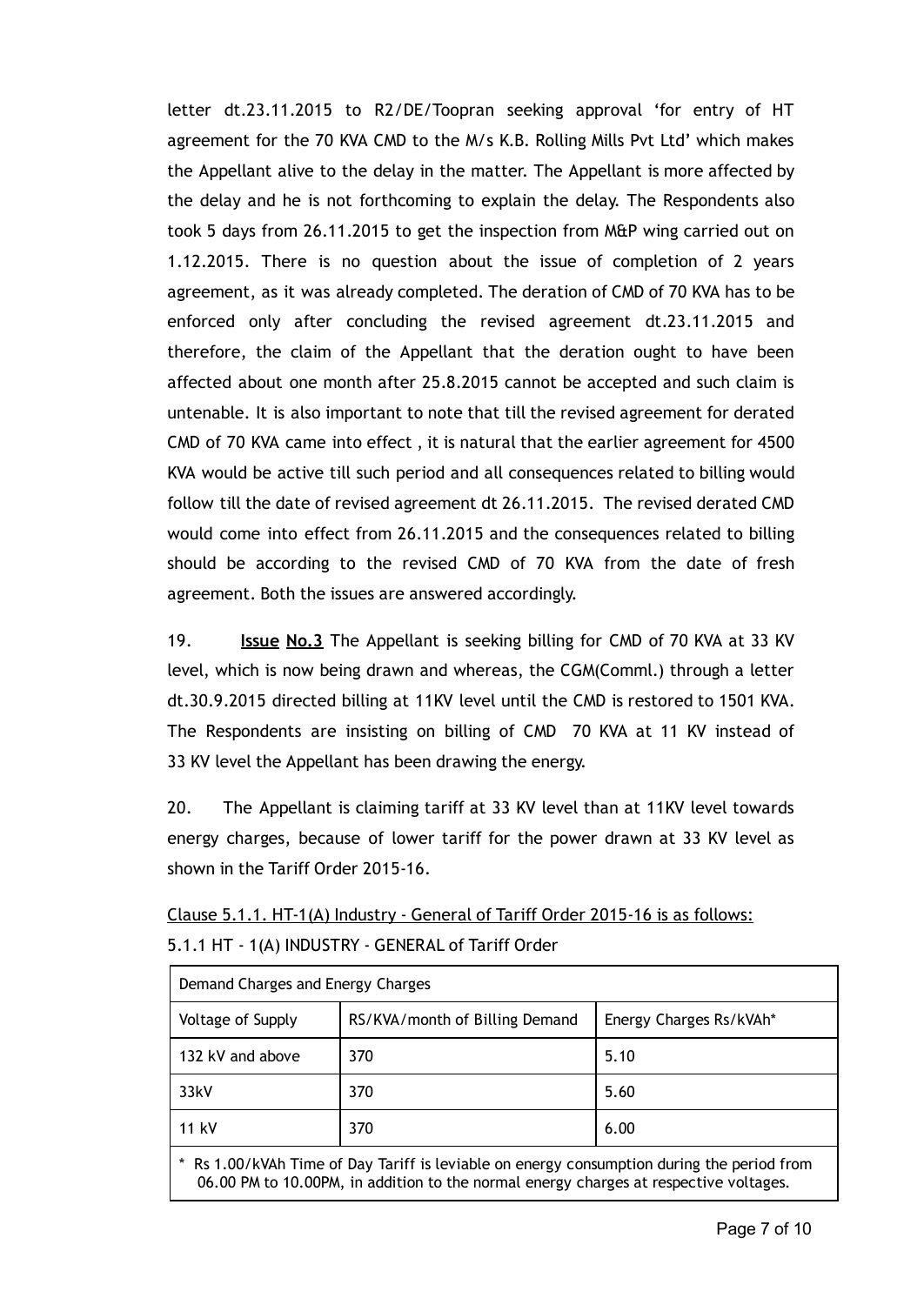21. The Clause 6(3) HT supply - General Conditions of the Tariff Order specifies the voltage at which the supply has to be availed:

#### Voltage of supply

The voltage at which supply has to be availed by:

(i) HT consumers, seeking to avail supply on common feeders shall be: For total contracted demand with the licensee and all other sources.

| Upto 1500 KVA       | 11 KV                                           |
|---------------------|-------------------------------------------------|
| 1501 KVA to 5000KVA | 33KV                                            |
| Above 5000 KVA      | 132 KV or 220 KV as may be decided by licensee. |

(ii) HT consumer seeking to avail supply through independent feeders from the substations where transformation to required voltage takes place shall be: For total contracted demand with the licensee and all others sources.

| Upto 2500 KVA          | <b>11KV</b>                                                                                                                                                                                                                           |
|------------------------|---------------------------------------------------------------------------------------------------------------------------------------------------------------------------------------------------------------------------------------|
| 2501 KVA to 10,000 KVA | 33KV                                                                                                                                                                                                                                  |
| Above 10000 KVA        | 132 KV or 220 KV as may be decided by licensee.                                                                                                                                                                                       |
|                        | $\mathbf{r}$ . The state of the state $\mathbf{r}$ is the state of the state of the state of the state of the state of the state of the state of the state of the state of the state of the state of the state of the state of the st |

The relaxations are subject to the fulfillment of following conditions:

I. The consumer should have an exclusive dedicated feeder from the substation where transformation to required voltage takes place.

II. The consumer shall pay full cost of the service line including take off arrangements at substation.

III. In case of HT‐I, HT‐II and HT‐III consumers categories, for whom the voltage wise tariff is applicable, the Licensee shall levy the tariff as per the actual supply voltage.

22. It is clear from the record that the service connection was released for CMD of 4500 KVA under 33 KV level of supply duly erecting 33KV network. On the request of the Appellant, CMD was derated from 4500 KVA to 70 KVA. Still the Appellant has been getting supply from the existing 33 KV network. The revised agreement dt. 26.11.2015 concluded for derated 70 KVA speaks of 33 KV level of supply with no mention of 11KV billing.

23. The Tariff Order 2015‐16 under Clause 6(3) of HT General Conditions specifically directs the Tariff rates applicability as per the voltage based tariff, that is the licensee shall levy the tariff as per the **actual supply voltage**. The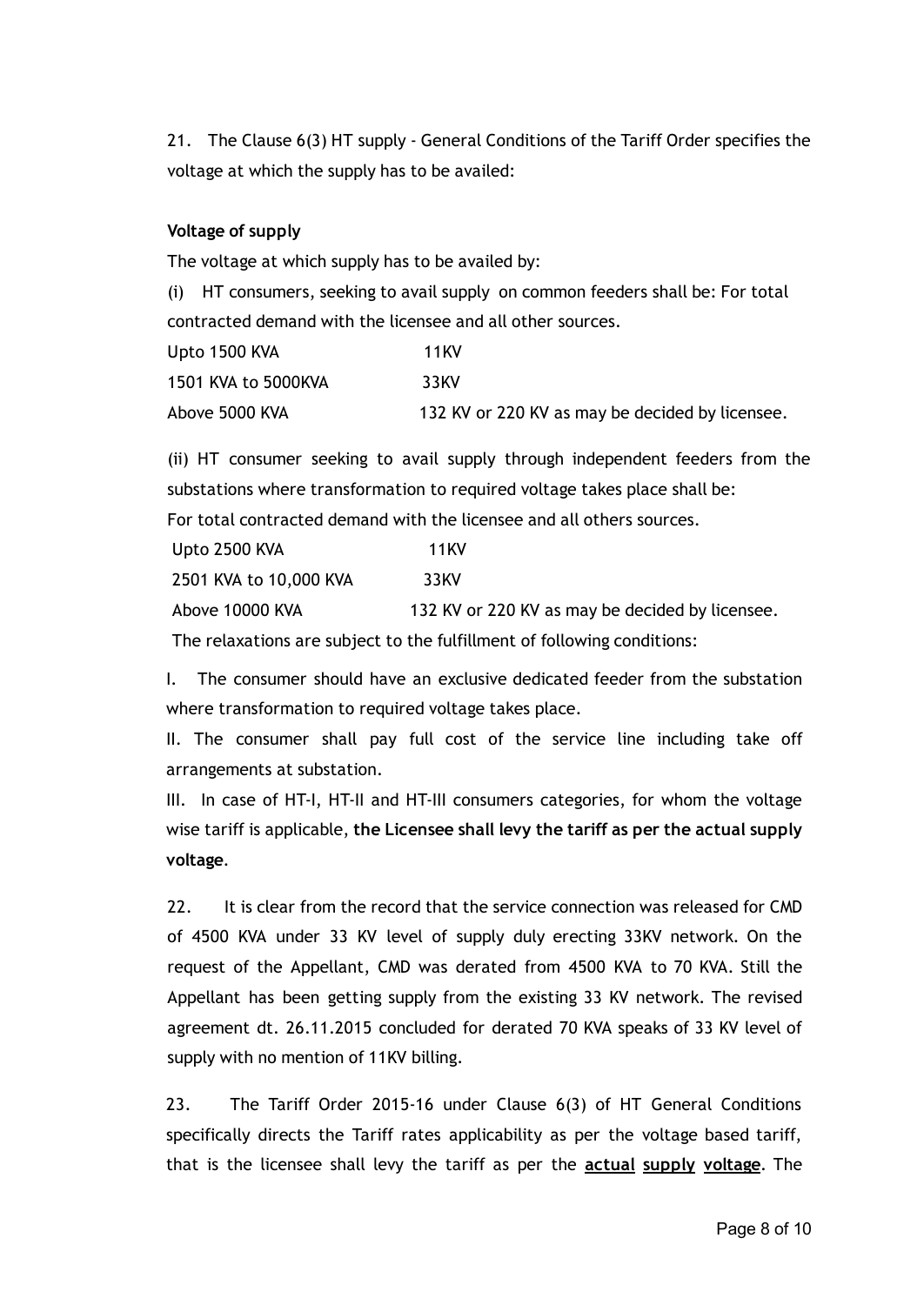appellant is now availing supply (even though the load is derated to 70 KVA at 33 KV level) the billing tariff at 11KV rates is not applicable, in view of the facility given under Clause 6(3) to the Appellant that the licensee shall levy the tariff as per the actual supply voltage. Therefore, the Appellant's service shall be billed as per the tariff rates prescribed in the tariff order under the 33 KV level of supply. It is also clear that the letter of CGM(Comml.) dt.20.9.2015 informing the Appellant that the billing shall be done at 11KV level until the CMD reverts to 1501 KVA is totally against the mandate of the Tariff Order. The issue is answered in favour of the Appellant.

24. **Issue No.3**: Compensation: The Appellant is seeking compensation from the Respondents for delay in activating the deration of supply at 70 KVA as per Clause 2.56 of the regulation 3 of 2015. This provision is relating to compensation for non compliance of the orders of the CGRF. The delay in getting the deration regularised is on the part of the Appellant itself. The Appellant has applied for deration of CMD from 4500 KVA to 70 KVA through an application dt.21.8.2015 which was registered in Consumer Service Center on 25.8.2015 and acknowledged by ADE on 23.8.2015. The CGM(Comml.) approved the request through a letter dt.30.9.2015 ordering deration from 25.9.2015 or from the date of agreement of the revised CMD at 70 KVA at 33 KV level whichever is later by treating the letter of the Appellant dt.25.8.2015 as one month's notice. The Appellant purchased the required stamps on 13.10.2015 and got the the agreement executed on 26.11.2015. The delay in getting the agreement executed, it is clear from the documents, is on the part of the Appellant. In spite of the letter of the CGM(Comml) dt.30.9.2015 addressed to the Appellant cautioning about deration coming into effect from 25.9.2015 (by this date there was no agreement) or from the date of agreement for revised CMD 70 KVA at 33 KV level whichever is later, the Appellant kept quite and has not taken any steps to get the agreement entered with the DISCOM for the derated CMD of 70 KVA at 33 KV. If such is the situation, until the fresh agreement is signed/executed, the earlier supply of CMD 4500 KVA at 33 KV level would continue to operate and the billing also would follow. Therefore, the claim of the Appellant that the delay in getting the CMD of 4500 KVA derated to 70KVA at 33 KV level is because of the inaction of the DISCOM, does not stand to scrutiny. Therefore, the Appellant is not entitled to any compensation on this aspect vis‐a‐vis the order of the CGRF. The issue is answered against the Appellant.